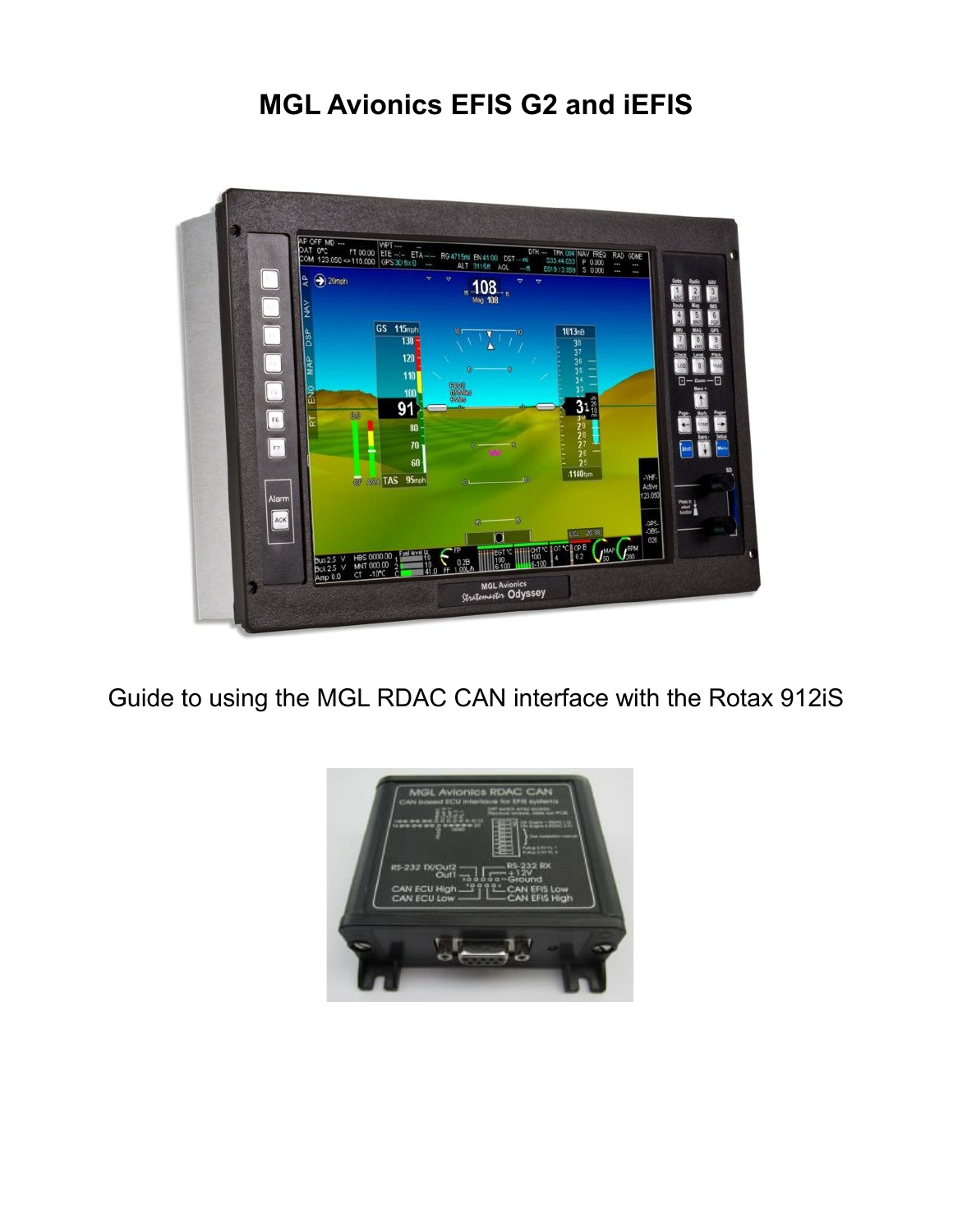## **General**

The RDAC CAN interface forms the bridge between the Rotax 912iS ECU and an MGL Avionics G2 EFIS system and iEFIS systems.

The RDAC CAN interface provides the following:

a) Interface to Rotax ECU Lane A with fallback to Lane B on Lane A failure.

b) 2 fuel level sender inputs with internal pullups suitable for resistive senders. Pullup resistors can be disabled allowing senders with a voltage output to be connected.

c) Fuel pressure input suitable for use with a voltage output electronic sender.

d) Input for a DC current monitor centered around 2.5V (range 0.5-4.5V).

The RDAC CAN emulates the RDAC XF system.

## **Data connections:**



As shown on this diagram, connect the CAN bus ECU lanes A and B together and then connect to the RDAC CAN "CAN ECU" inputs.

Do **NOT** add CAN termination resistors to this connection as both ECUs have these built in.

Connect the RDAC EFIS CAN to the CAN interface of the EFIS.

Observe CAN bus termination resistor recommendations for this connection.

## **Rotax 912iS engine data**

The RDAC CAN provides the following engine data: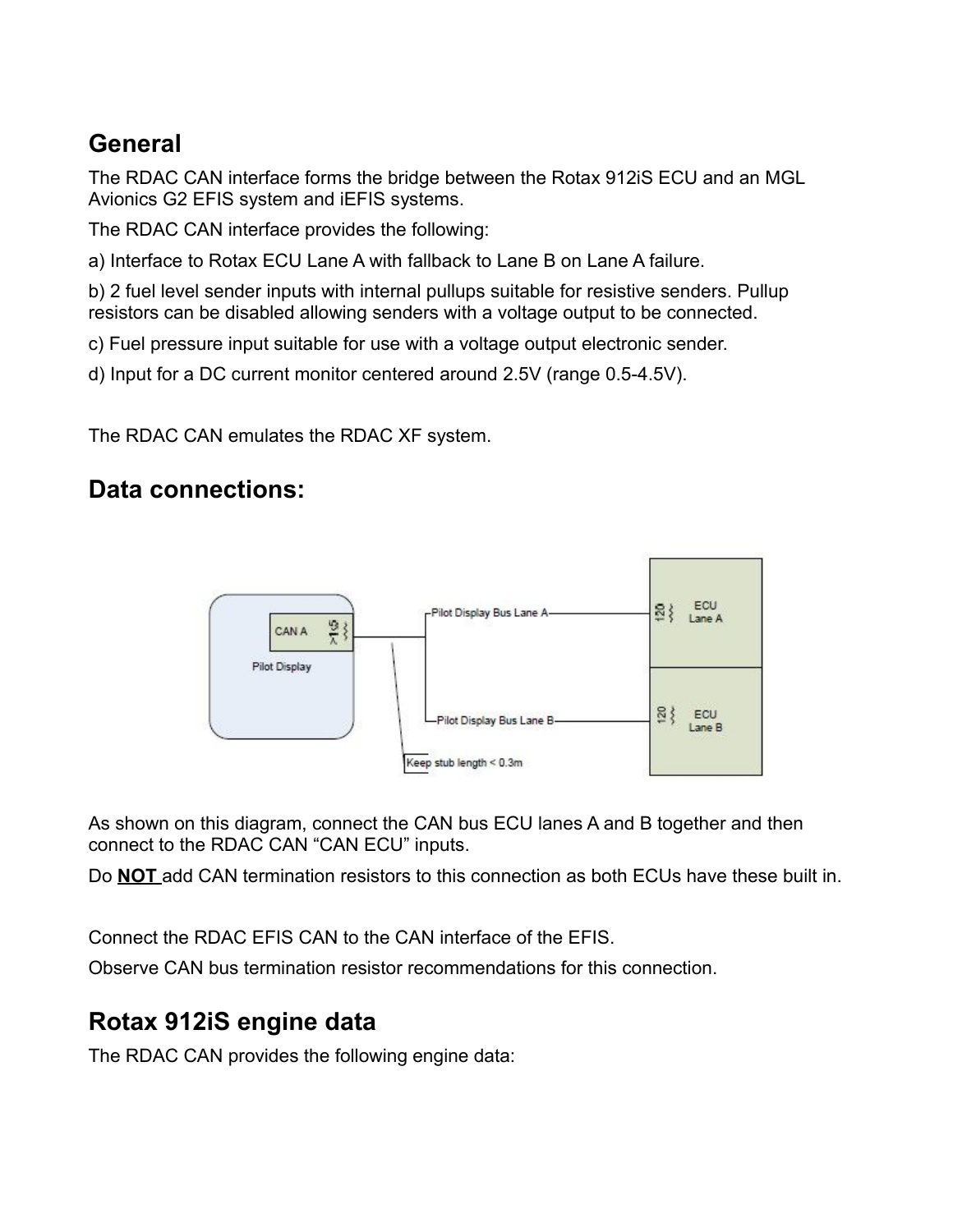### *RPM*

Please configure your EFIS for 1.0 pulses per revolution.

### *Fuel flow rate*

Please configure your EFIS for a K-factor of 3500 using the "turbine" option.

### *Manifold air pressure*

No EFIS configuration is needed. Please set manifold calibration to zero unless you have an accurate reference source. In that case you may use the calibration as needed.

### *Oil pressure*

Please configure your EFIS for "Probe type: Linear 0-5V". Pressure sender range is 10 bars.

#### *Oil temperature*

Please configure your EFIS for "Probe type: LM335 semiconductor".

#### *Coolant temperature*

Please configure your EFIS for "Probe type: LM335 semiconductor".

### *EGT 1,2,3,4*

No configuration is needed other than the usual range settings. The EGT senders are mapped to channels TC1,2,3 and 4.

### *Manifold air temperature*

This signal is mapped to AUX1 and appears as the previous Rotax 912 CHT 1 (There is no CHT measurement for the 912iS).

No probe configuration is needed.

### *Engine ambient temperature*

This signal is mapped to AUX2 and appears as the previous Rotax 912 CHT 2 (There is no CHT measurement for the 912iS).

No probe configuration is needed.

### *Throttle position*

A value from 0-100. This value can be observed in the diagnostics.

### *Engine ambient pressure*

This value can be observed in the diagnostics. It is displayed in Hpa.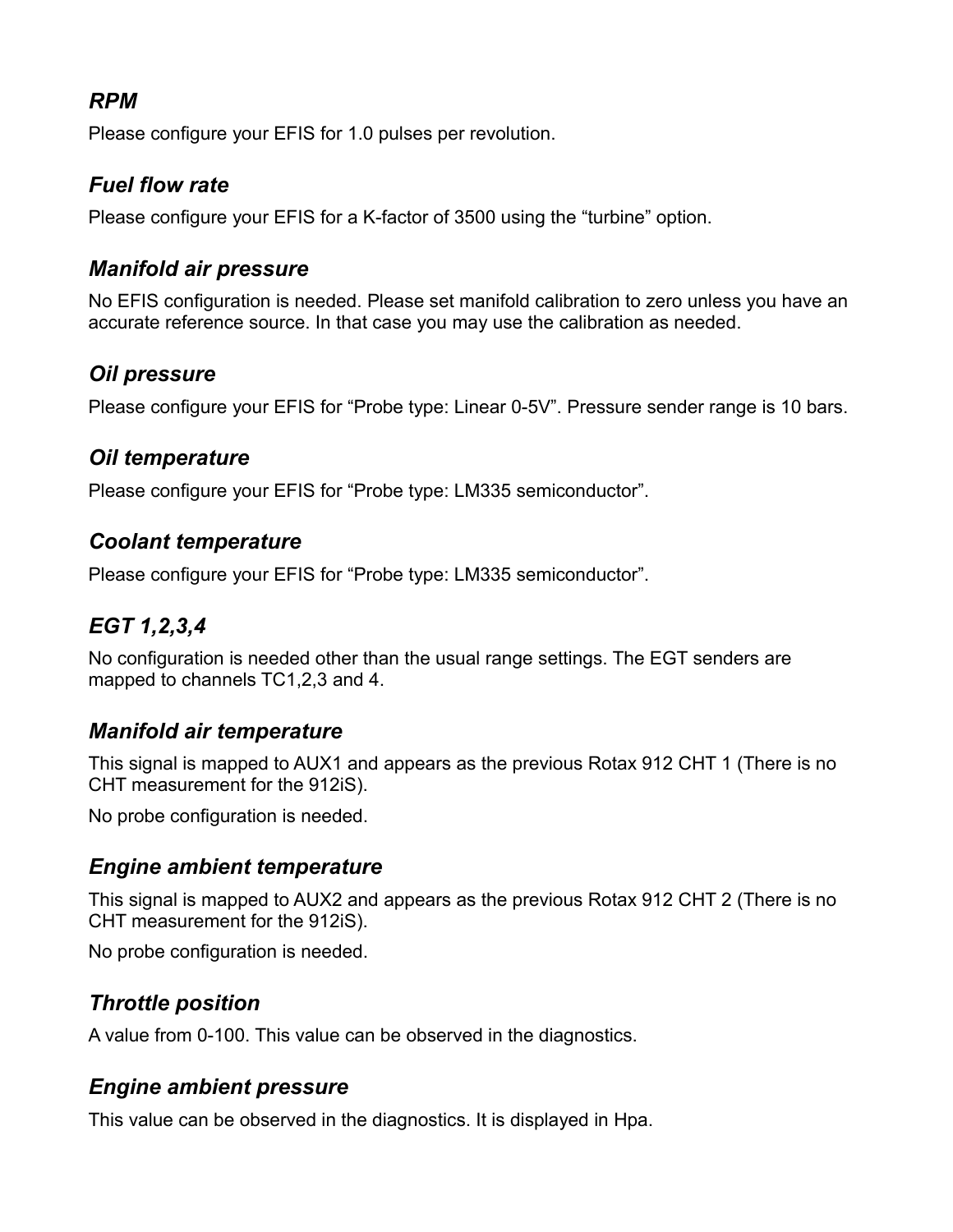# **Functions provided by the RDAC CAN**

The RDAC CAN provides a number of additional sensor monitoring inputs on the D-25 connector.

### *Fuel level sender inputs*

These inputs are marked "FL1" and "FL1".

These are intended for connection to resistive fuel level senders. The RDAC CAN provides internal pullup resistors (470 ohms to 3.6V). These pullup resistors are switched into the circuit if the internal DIP switch array 7 and 8 are in the "ON" position.

If the switches are "OFF" it is possible to connect electronic level senders with a voltage output provided the output voltage is in the range of 0V to about 3.3V.

The fuel level sender readings are presented to the EFIS in a fashion compatible with the RDAC XF.

## *Fuel pressure sender input*

Use input "Curr1" to connect to a 0-5V or 0.5-4.5V DC output fuel pressure sender. Select the corresponding sender type in your EFIS fuel pressure configuration menu.

It is also possible to use a resistive pressure sender. In this case connect the pressure sender to the fuel pressure sender input (the other end of the fuel pressure sender variable resistor is connected to ground via the engine block).

Also connect a pull-up resistor of 2.7KOhms from the fuel pressure input to the 12V supply this will energize a typical 200 ohm VDO sender.

Select "Resistive sender" in the setup for a 200 resistance and "pressure increases with resistance".

## *DC current monitoring input*

Connect a DC current monitoring sensor to input "Curr2". The current sensor should produce a voltage of around 2.5V for a zero current and increase or decrease this voltage depending on the magnitude and direction of the current. Range is 0-5V.

Perform zero and gain calibration in the EFIS Voltage/Current setup as required.

# **Connector pins**

### *DB9 connector*

- 1 Ground
- 2 +12V
- 3 No connection
- 4 No connection
- 5 No connection
- 6 CAN EFIS Low
- 7 CAN EFIS High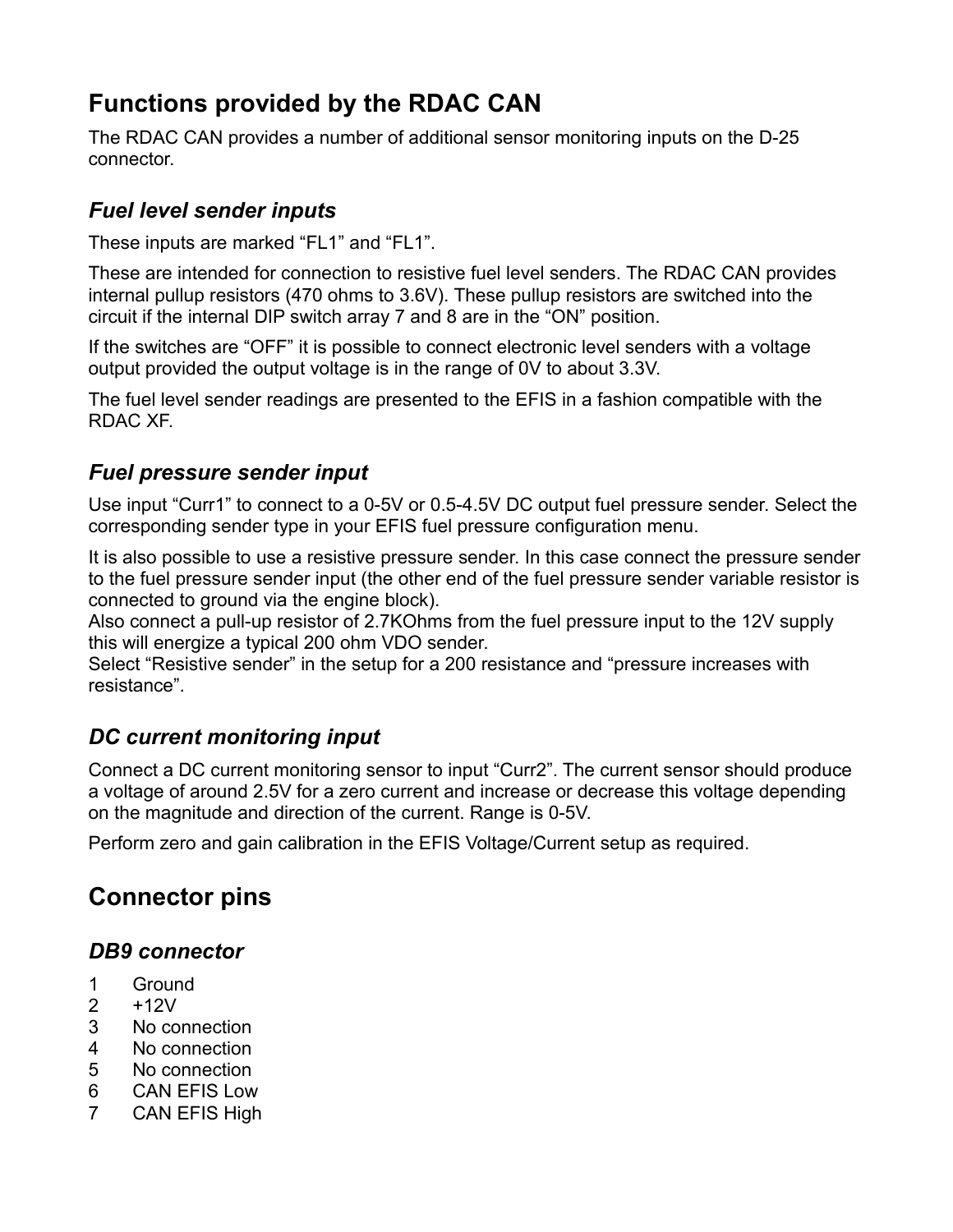- 8 CAN ECU Low
- 9 CAN ECU High

#### *DB25 connector*

- 1-7 No connection
- 8 Current sensor input
- 9 Fuel pressure sender input
- 12 Fuel level sender 2 input
- 13 Fuel level sender 1 input
- 10,11,14-20 No connection
- 21-25 Ground (same ground as power supply ground on DB 9).

## **Grounding the RDAC CAN**

Engine ground is deemed to be hazardous to EFIS systems. For this reason ensure that there is no direct ground connection between the engine block and the RDAC CAN device.

Connect the RDAC CAN do the engine only by means of the two CAN data lines. This assumes that the engine block is grounded to the battery negative and the avionics supply bus also has a connection to the same battery negative. There must not be any other ground connection between the engine and the avionics as this could cause large currents to flow in the avionics grounds and this in turn can cause serious damage.

If you are using a shielded cable to connect the RDAC CAN to the ECU, ensure that the shield is grounded on one side only so it does not form an electrical ground connection between the RDAC CAN and the engine block.

## **Power supply requirements for the RDAC CAN**

Nominal 12V DC. Range: 8.5V to 36V. Voltages above 16V may only be applied short term (less than 30 seconds below 20V, less than 5 seconds to 36V).

Power supply must be filtered and free of surges, spikes and noise.

Current consumption: 50mA typical, maximum 70mA with fuel level senders grounded and pull up resistors switched on.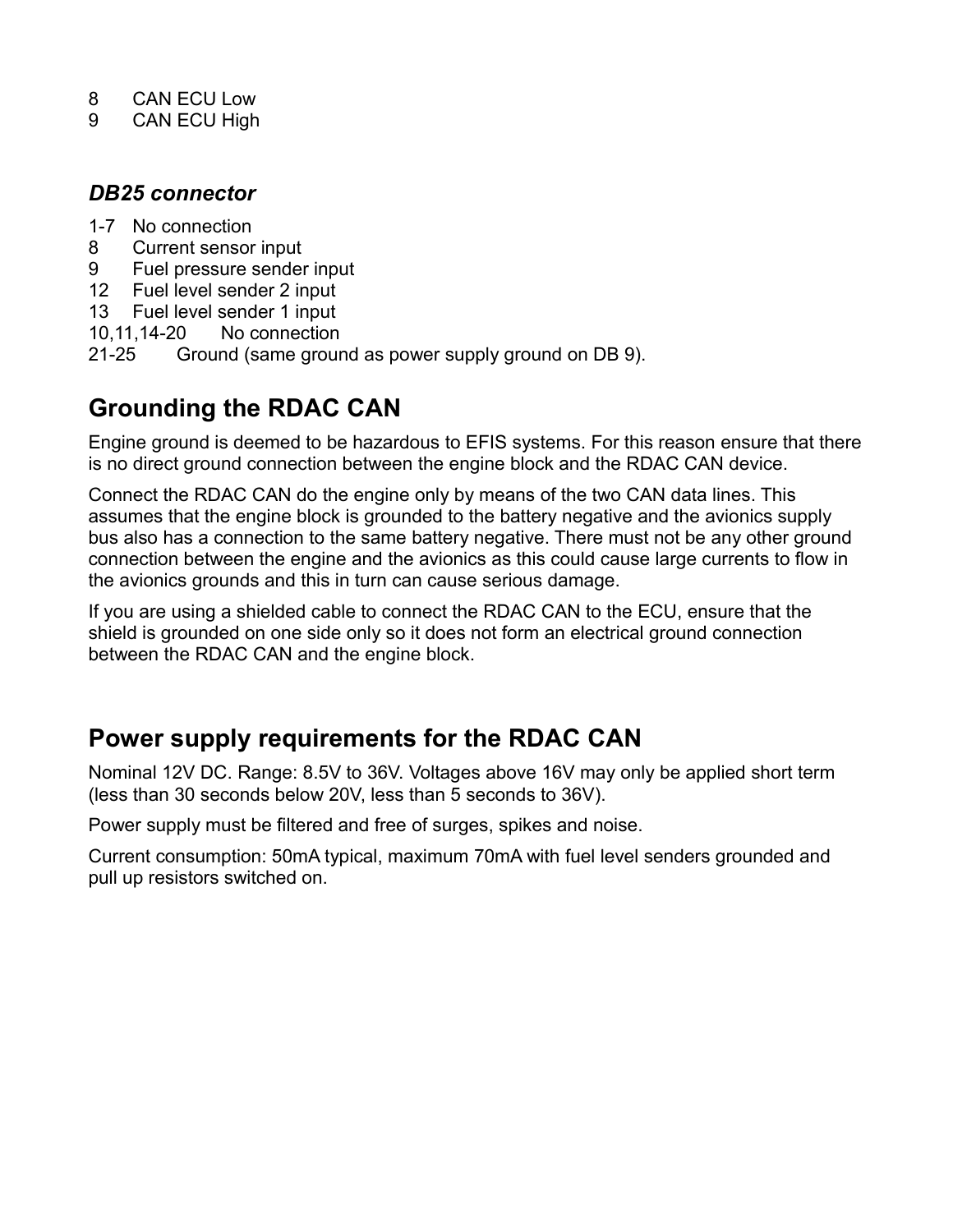## **RDAC CAN dipswitch assignment**

The RDAC CAN may be assigned as RDAC 1,2,3 or 4 by means of DIP switches 1 and 2. Note: Odyssey/Voyager support only RDAC 1 and 2. Switch RDAC 1.2 RDAC 3.4 1 off or on off 2 off on DIP switch 2 is used to select RDAC 3 or 4 unless "Both lanes" is selected Switch 3 off Send data as RDAC 1 or 3 (depending on switches 1,2) 3 on Send data as RDAC 2 or 4 (depending on switches 1,2) The normal mode of operation is switch 3 "0ff". Dip switch 4 selects the LANE if not set to "Both Lanes" 4 off Lane A, fall back to Lane B if Lane A fails 4 on Lane B, fall back to Lane A if Lane B fails Dip switch 5 selects "Exclusive lane mode" 5 off Normal mode, use fall back in case of failure 5 on Dedicate RDAC to Lane (Dip switch 4), never send data of other lane. Dip switch 6 selects "Both Lanes". 6 on Mode selected as above 6 off Both Lanes. Dip switches 3,4,5 are ignored.

Typical connection for a Rotax 912iS engine (Single engine aircraft):

Switch 1 on. Switches 2,3,4,5,6 off. Data appears as two RDACs (RDAC 1 and RDAC 2) for Lane A and Lane B. Configure the EFIS to show RDAC 2 data as needed.

Alternative:

Switches 1,6 on, switches 2,3,4,5 off

Data appears as RDAC 1. Lane B data will be sent if Lane A fails.

## *"Both Lanes" operation*

The RDAC CAN behaves as two RDAC units (RDAC 1 and 2 or RDAC 3 and 4 depending on switches 1 and 2).

Lane A is RDAC 1 or RDAC 3

Lane B is RDAC 2 or RDAC 4

If Lane A data fails, Lane B data is sent on Lane A (I.e. It is duplicated).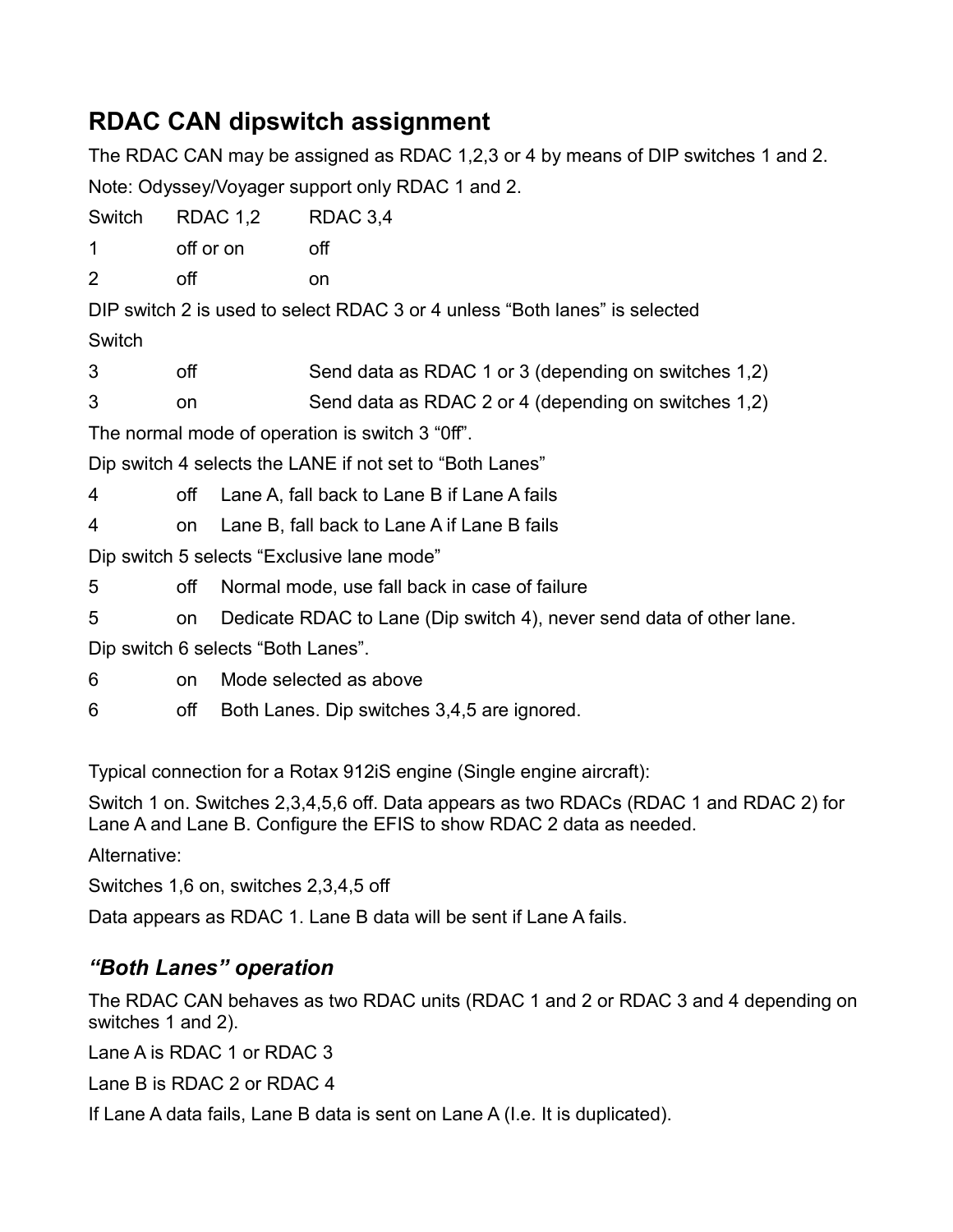If Lane B data fails, no data is sent on Lane B.

## **Status LED**

The RDAC CAN has a greed status LED indicator.

Single flash: RDAC CAN is powered and working but there is not data received on the ECU CAN bus.

Double flash: RDAC CAN is powered and working, data is being received on the ECU CAN bus.

## **Error codes**

The RDAC CAN interface transmits the value 9001 as RPM in case there is no data received from a Rotax ECU.

As the EFIS should be setup for 1.0 pulses per revolution (RPM setup menu) this results in the value 9001 displayed on the EFIS in this case.

If no data is received from the Rotax ECU for one second, all values will be transmitted as "zero" (except for the RPM which is transmitted as 9001).

Tip: If the RPM overs peed alarm is set and enabled, this will trigger the alarm on the EFIS.

## **G2 EFIS setup**

The G2 EFIS (Odyssey/Voyager) have two RDAC inputs intended for use with MGL's traditional RDAC systems.

Starting from RDAC model XF, the CAN bus is favored for the RDAC data feed connection.

The G2 needs to be told that you would like to use the CAN bus for the RDAC. You do this in the "Engine monitoring setup":



There is no setup required for the iEFIS as the iEFIS uses only the CAN bus for RDAC connections.

With the traditional RDAC devices fuel pressure input and current sensor inputs used spare RDAC inputs and this required selection of the inputs as needed.

With the CAN based RDAC units this is not required as the CAN based systems have dedicated inputs for these senders and the input selections are blanked out.

Note: G2 RDAC on CAN bus is supported from software version 1.1.0.0 or higher.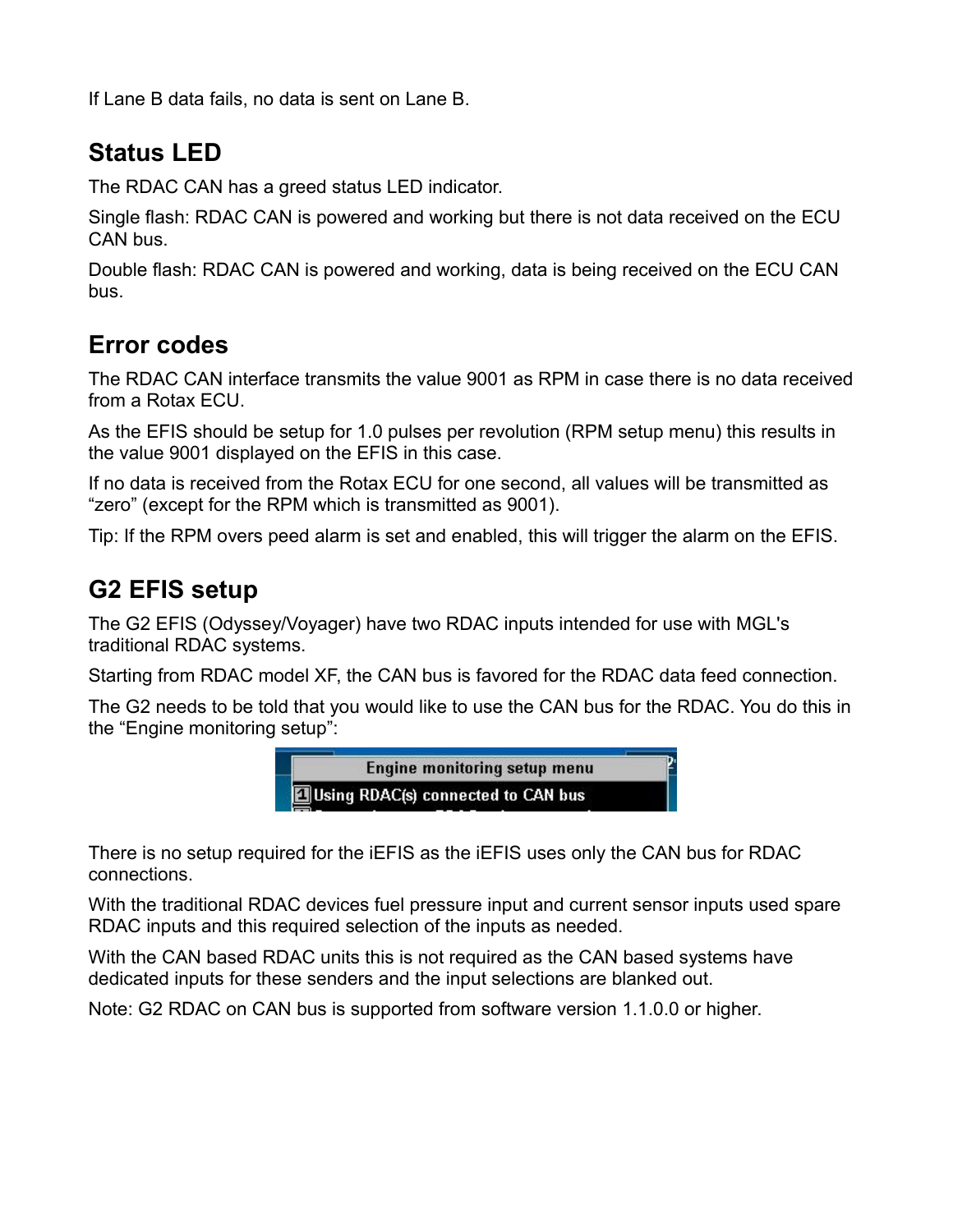# **Rotax ECU diagnostics**

The Rotax ECU transmits various status messages. These can be observed in the "RDAC CAN ECU status information" in the diagnostics menu.

The following Tables 6 and 7 represent the bitmaps of the Sensor and Device Status words. During normal operation, these should report a zero (0), indicating there are no errors detected. Should there be an error detected, the specific bit in the status word will be set to one (1). Table 6: Sensor Status Decoder

|                     |                       |                          |                                                                  |                        |                          |                          |                               |                                |                    |                    |          |                      |          | othou    |                         | OHM3D                  |                                  |                                     |                                    |                                    |                          |                                      |          |                  |          |                            |                |      |                  |   |          |
|---------------------|-----------------------|--------------------------|------------------------------------------------------------------|------------------------|--------------------------|--------------------------|-------------------------------|--------------------------------|--------------------|--------------------|----------|----------------------|----------|----------|-------------------------|------------------------|----------------------------------|-------------------------------------|------------------------------------|------------------------------------|--------------------------|--------------------------------------|----------|------------------|----------|----------------------------|----------------|------|------------------|---|----------|
| <b>Bit Position</b> | $\frac{31}{MSB}$      |                          | 30 29 28 27 26 25 24 23 22 21 20 19 18 17 16 15 14 13 12 11 10 9 |                        |                          |                          |                               |                                |                    |                    |          |                      |          |          |                         |                        |                                  |                                     |                                    |                                    |                          |                                      |          | 8<br>ł           | Ŧ<br>7   | 6<br>ø                     | 5 <sup>1</sup> | 4:3: | 2 <sub>1</sub> 1 | × | $\theta$ |
| Common              | Manifold Air Pressure | Manifold Air Temperature | Internal Temperature                                             | Internal Temperature 2 | Generator Select Voltage | Generator Select Current | Crank Sensor Fault 1          | $\sim$<br>Sensor Drive Voltage | <b>Bus Voltage</b> | <b>ECU</b> Current | Reserved | Crank Sensor Fault 2 | Reserved | Reserved |                         |                        |                                  |                                     |                                    |                                    |                          | Lane Specific Sensors<br>(see below) |          |                  |          |                            |                |      |                  |   |          |
| Lane A              |                       |                          |                                                                  |                        |                          |                          | Common Sensors<br>(see above) |                                |                    |                    |          |                      |          |          | Engine Ambient Pressure | Coolant Temperature    | Exhaust Gas Temperature Cylinder | Exhaust Cass Temperature Cylinder 2 | Exhaust Gas Temperature Cylinder 3 | ixhaust Cas Temperature Cylinder 4 | Thermistor Drive Voltage | Sensor Drive Voltage                 | Reserved | hrottle Position | Reserved | Engine Ambient Temperature | Reserved       |      | Reserved         |   |          |
| Lane B              |                       |                          |                                                                  |                        |                          |                          |                               |                                |                    |                    |          |                      |          |          | <b>Oil Pressure</b>     | <b>Oil Temperature</b> | Sensor Drive Voltage             |                                     |                                    |                                    |                          | Reserved                             |          |                  |          |                            |                |      |                  |   |          |

|                     |                     |               |                             |                              |                                   |                     |                           |                 |                 |                              |                    |            |                                  |      |           |    |                    |                     | Table 7: Device Status Decoder |                  |                                |                          |         |                                        |                |               |                                |                          |                  |  |          |
|---------------------|---------------------|---------------|-----------------------------|------------------------------|-----------------------------------|---------------------|---------------------------|-----------------|-----------------|------------------------------|--------------------|------------|----------------------------------|------|-----------|----|--------------------|---------------------|--------------------------------|------------------|--------------------------------|--------------------------|---------|----------------------------------------|----------------|---------------|--------------------------------|--------------------------|------------------|--|----------|
| <b>Bit Position</b> | $\frac{31}{MSB}$ 30 |               | 29                          | 28                           | 27                                | 26                  | 25                        | 24              | 23 <sup>°</sup> | 22                           | 21                 | 20         | 19                               | 18   | 17        | 16 | 15                 | 14                  | 13                             | 12               | ш                              | 10                       | 9       | 8                                      |                | n             |                                |                          |                  |  | $\bf{0}$ |
| lane A/<br>Lane B   | nternal Flash       | sternal Flash | Driver<br>gnition/Injection | Switch<br>Select<br>enerator | $\overline{\text{Sval}}$<br>ngine | $-$<br>ylinder<br>ā | $\sim$<br>ylinder<br>ctor | ylinder<br>ctor | ylinder<br>ctor | $\sim$<br>ylinder<br>gnition | ylinder<br>anition | ctive<br>g | g<br>æ<br>Opposit<br>rom<br>Data | ming | ⋍<br>ming | 8  | ailure<br>nterlane | Failure<br>enerator | ogging<br>nternal              | Timer<br>nternal | Bus<br>ξ<br>U<br>Pilot Display | Bus<br>CAN<br>aintenance | eserved | Verification<br>CRC<br>Flash<br>nernal | nder<br>Ξ<br>π | C.<br>ylinder | ylinder<br>$\overline{a}$<br>戸 | ylinder<br>Injector<br>등 | Occurred<br>eset |  |          |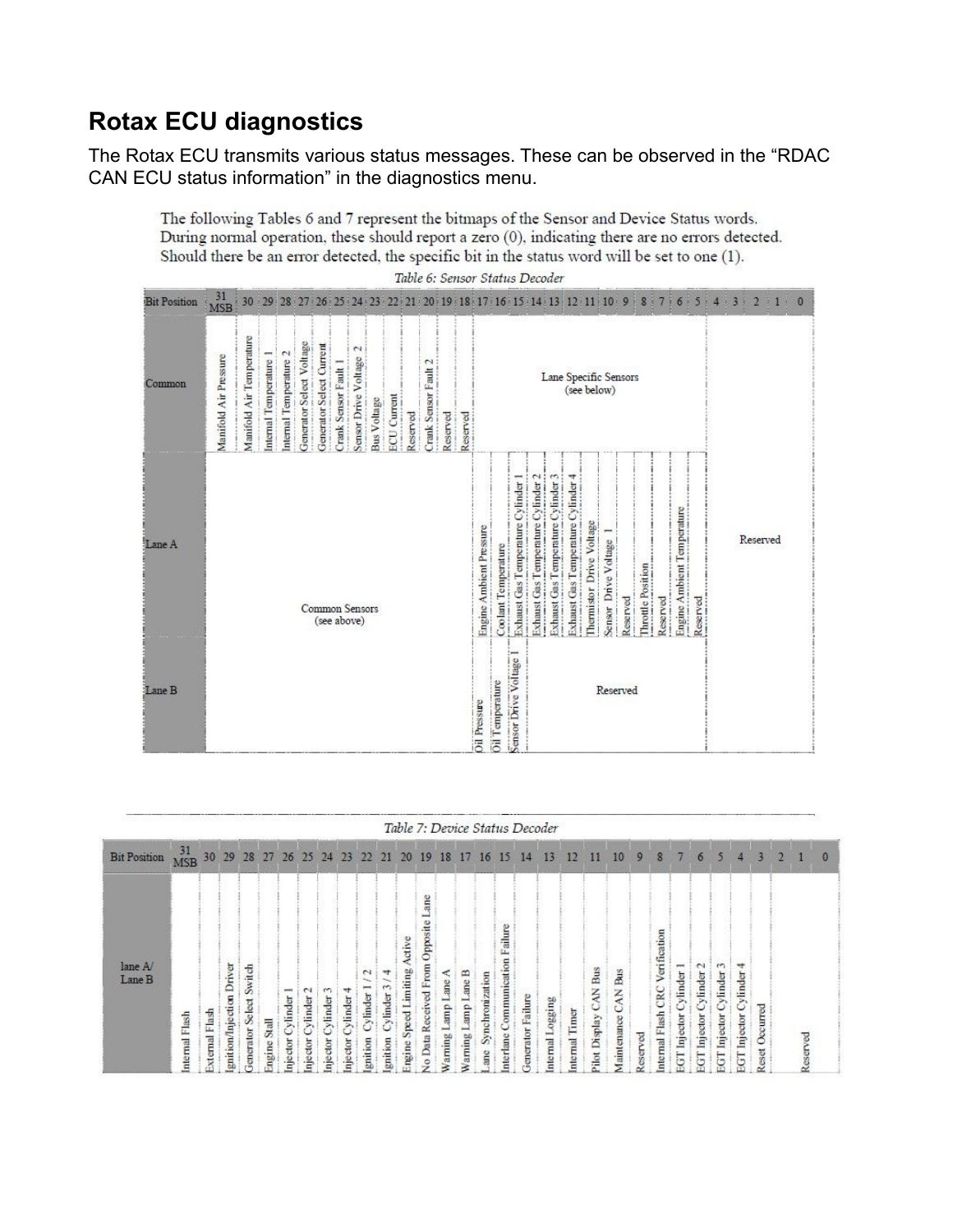Table 8: Engine Status Decoder

| Bit $\frac{31}{16}$ | <b>MSB</b> |          | 30 29 28 27 26 25 24 23 22 21 20 19 18 17 16 15 14 13 |          |          |          |          |  |                    |  |  |  |  | 12 11 10 |  | 9 8 7 |          | 65 | 4                         | -3       | -2                               |                      |                      |
|---------------------|------------|----------|-------------------------------------------------------|----------|----------|----------|----------|--|--------------------|--|--|--|--|----------|--|-------|----------|----|---------------------------|----------|----------------------------------|----------------------|----------------------|
|                     | Reserved   | Reserved | Reserved                                              | Reserved | Reserved | Reserved | Reserved |  | Status<br>Engine S |  |  |  |  |          |  |       | Reserved |    | State<br>dum<br>Warning I | Reserved | State<br>Generator Select Switch | Power / Economy Mode | This Lane In Control |

|                   | Bit 0             | <b>This Lane In Control</b><br>$1 =$ Lane is in control of Generator.<br>$0 =$ Lane is not in control of Generator.<br>If this bit is set, this is the active lane that is controlling the<br>engine mounted generators.                                                               |  |  |  |  |  |  |  |  |
|-------------------|-------------------|----------------------------------------------------------------------------------------------------------------------------------------------------------------------------------------------------------------------------------------------------------------------------------------|--|--|--|--|--|--|--|--|
|                   | Bit 1             | Power / Economy Mode (PLA mode)<br>$0 = Power Mode$<br>$1 =$ Economy Mode                                                                                                                                                                                                              |  |  |  |  |  |  |  |  |
| <b>Bits 0-11</b>  | Bit 2             | <b>Generator Select Switch State</b><br>$1 =$ Lane is commanding Generator A.<br>$0 =$ Lane is commanding Generator B.                                                                                                                                                                 |  |  |  |  |  |  |  |  |
|                   | Bit <sub>3</sub>  | <b>Reserved</b>                                                                                                                                                                                                                                                                        |  |  |  |  |  |  |  |  |
|                   | Bits 4-5          | <b>Warning Lamp State</b><br>$0x2 =$ Warning Lamp On<br>$0x1 =$ Warning Lamp Flashing<br>$0x0 =$ Warning Lamp Off                                                                                                                                                                      |  |  |  |  |  |  |  |  |
|                   | $_{\rm Bits}$ 6-7 | <b>Reserved</b>                                                                                                                                                                                                                                                                        |  |  |  |  |  |  |  |  |
|                   | <b>Bits 8-11</b>  | Reserved                                                                                                                                                                                                                                                                               |  |  |  |  |  |  |  |  |
| <b>Bits 12-19</b> |                   | <b>Reserved</b>                                                                                                                                                                                                                                                                        |  |  |  |  |  |  |  |  |
| <b>Bits 20-23</b> |                   | <b>Engine Speed Status</b><br>1 - Stall: No crankshaft teeth detected<br>2 – Waiting for Gap: Teeth detected and awaiting valid sync<br>3 - Half Sync: ECU is synchronized to crankshaft position<br>$4 - Full$ Sync: ECU is synchronized to crankshaft position<br>and opposite Lane. |  |  |  |  |  |  |  |  |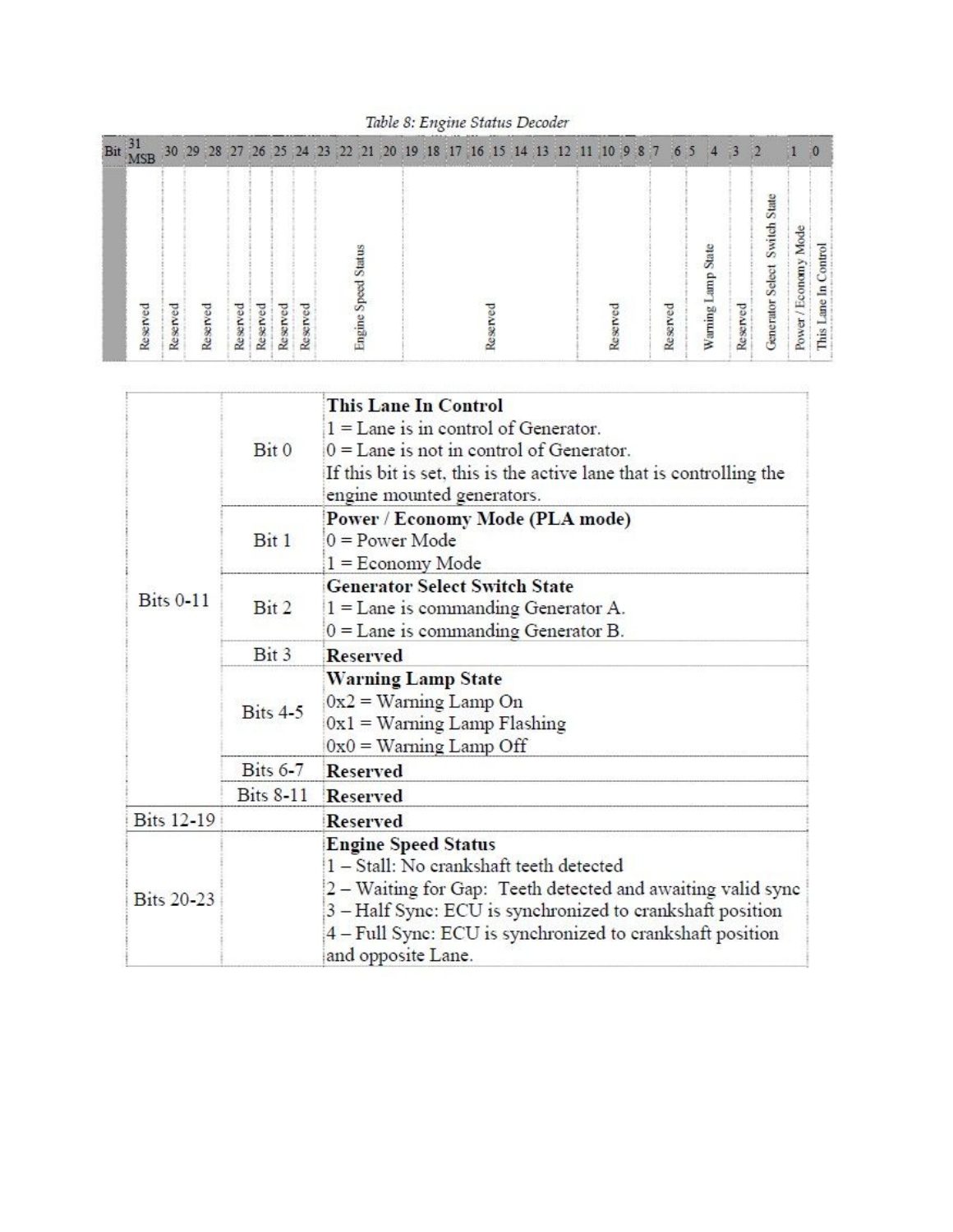## **CAN bus primer**

The CAN bus (Controller Area Networking) was defined in the late 1980 by Bosch, initially for use in automotive applications.

 It has been found to be very useful in a wide variety distributed industrial systems and is becoming popular in avionics applications due its robustness and ease of use.



The connection uses two wires which are twisted around each other. This forms a "balanced transmission line". It helps to reduce emissions and also makes the link more robust against external interferences.

The CAN bus is always implemented as a single cable allowing only short stubs to connect to equipment along the route. Never implement a CAN bus as a "star" or other wiring topology.

The CAN bus requires termination resistors at each end of the bus. These are to be 120 ohm resistors. 1/4W or 1/8W resistors are usually used here. The resistors must be installed at each end of the bus, not in the center or anywhere else.

For short CAN runs (less than three meters) it is possible to install a single resistor of lesser value (not less than 60 ohms) at any location in the cable run.

The two wires are referred to "CAN High" and "CAN Low". These must connect to the corresponding lines at the devices. Never swap these connections (I.e. Never connect CAN H to CAN L at any device) as the CAN bus will not be able to function.

Never run the CAN bus connection inside a wire harness next to sensitive connection such as audio or signal wires. Never run the CAN bus next to RF cables.

### *Making twisted wire*

It is very easy to make your own twisted wire. Simply take two equally long wires (for example 5 meters) in parallel and tie one end (both wires) to a fixture (a door handle works well). Insert the other end (both wires) into a drill. Stretch the wires so they are straight. Run the drill for a few short bursts at slow speed and you have a created a perfect twisted pair !

### *Shielded, twisted wires*

It is possible to purchase shielded, twisted wire. This can be used in applications where there may be electrical noise issues. In this case we advise to connect the shield to ground AT A